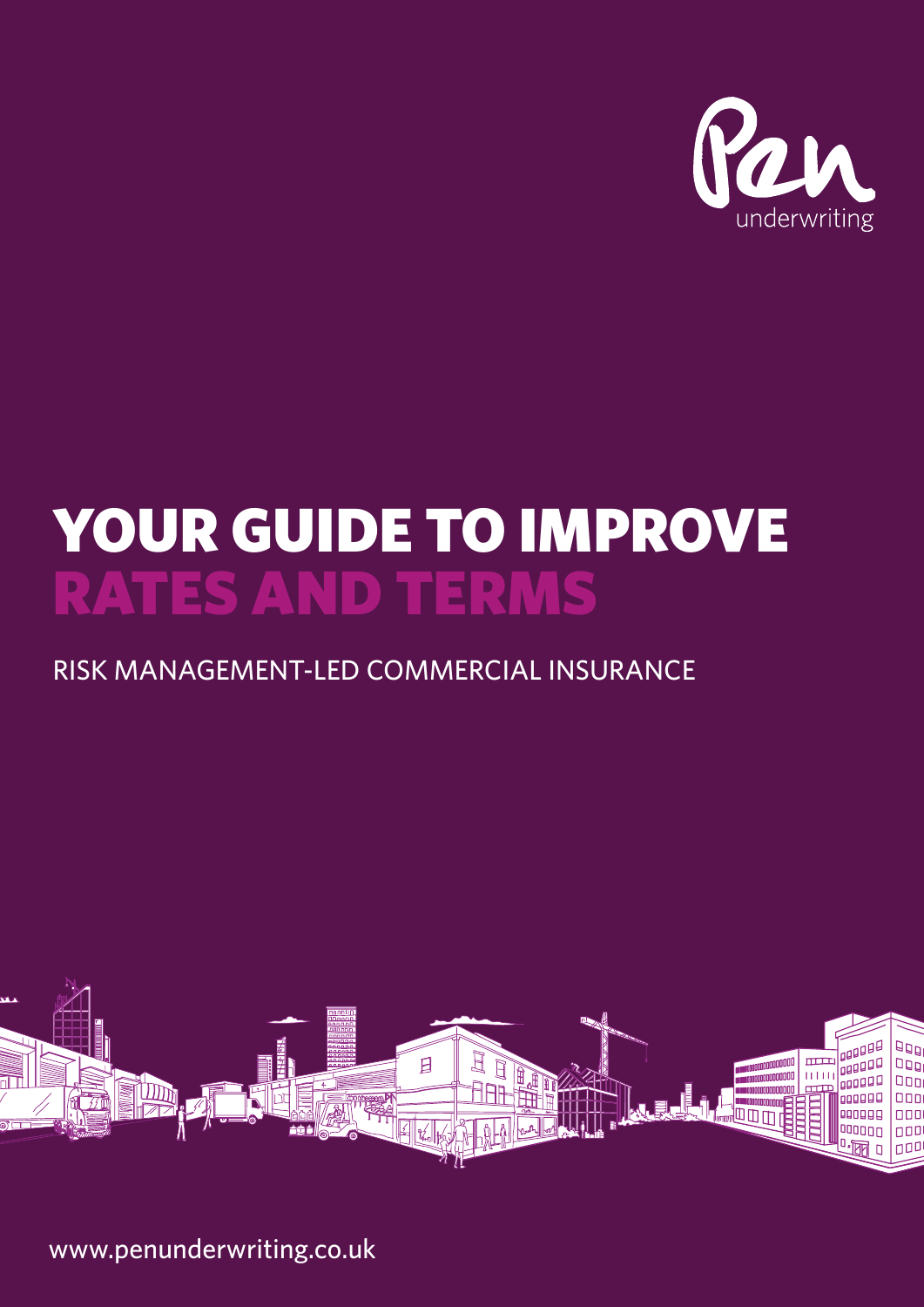# **HELPING YOU GET OUR BEST RATES AND TERMS**

l<br>I



#### 10 WAYS TO IMPROVE RATES AND TERMS

Looking for ways to improve rates and terms? Then let us help you get there for your client. If your submission includes the following it will help enable us to provide our best rates.

| <b>ONE</b>   | Detached modern building of non combustible construction.                                                                                                                                                                                                                                                                                                                               |
|--------------|-----------------------------------------------------------------------------------------------------------------------------------------------------------------------------------------------------------------------------------------------------------------------------------------------------------------------------------------------------------------------------------------|
| <b>TWO</b>   | Situated within a fully fenced site with good quality security fencing/ gates and designated<br>external storage areas so that no combustible materials stored within 5 metres distance of<br>the building or surrounding properties.                                                                                                                                                   |
| <b>THREE</b> | Automatic fire detection installed in accordance with BS: 5839: Part 1 Category Property<br>1/ Life 1 (P1/ L1 preferred) or Property 2/ Life 2 (P2/ L2 acceptable) and the system<br>incorporates transmission of alarm and fault signals remotely to an alarm receiving centre.                                                                                                        |
| <b>FOUR</b>  | Sprinkler protection, designed/ installed for current occupation in accordance with<br>sprinkler rules. With remote signalling to a remote central station.                                                                                                                                                                                                                             |
| <b>FIVE</b>  | No unattended processes outside of business hours.                                                                                                                                                                                                                                                                                                                                      |
| <b>SIX</b>   | Risk with low fire inception hazards and low fire loads.                                                                                                                                                                                                                                                                                                                                |
| <b>SEVEN</b> | Planned preventative maintenance (PPM) in respect of both building and plant/ machinery.                                                                                                                                                                                                                                                                                                |
| <b>EIGHT</b> | Fully documented BCP which is reviewed and tested at least annually.                                                                                                                                                                                                                                                                                                                    |
| <b>NINE</b>  | Grade 2 or Grade 3 intruder alarm installation (depending on risk exposure) installed and<br>maintained by a company which is acceptable to the police and recognised by the National<br>Security Inspectorate (NSI) or Security Systems & Alarm Inspection Board (SSAIB) as an<br>approved installer of intruder alarms. Grade 4 (equivalent) remote signalling and Level 1<br>police. |
| <b>TEN</b>   | Full time Health & Safety Manager with completion of task specific safe system of work<br>documentation for all medium to high risk activities, which are issued annually to employees<br>on a signed receipt basis.                                                                                                                                                                    |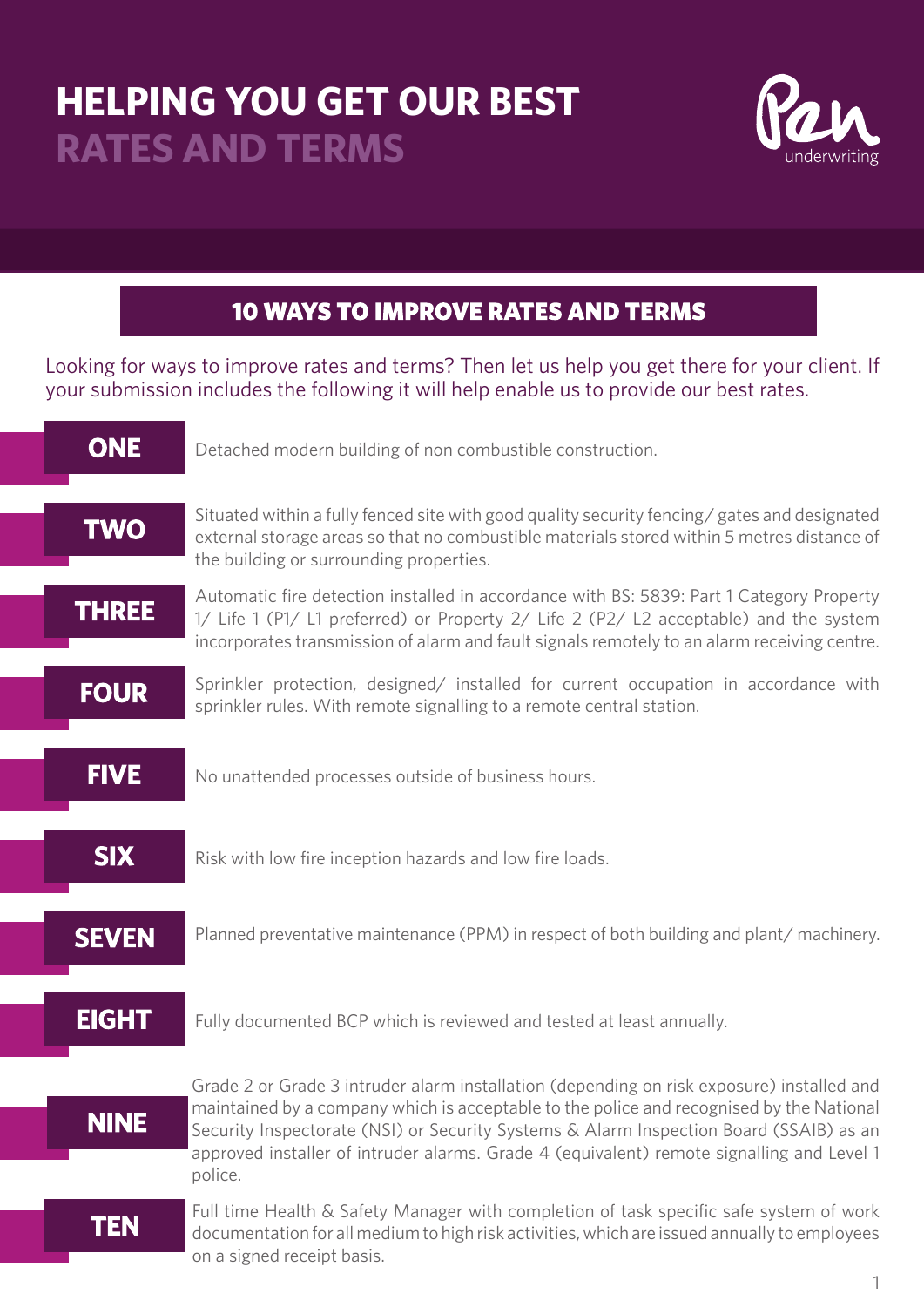#### **RISK MANAGED - FINDING SOLUTIONS**

We're always looking for ways to quote and help you retain business and win new clients below are features that can be deemed undesirable.

If your submission includes any of the following help us to help you by engaging early, clarifying any supporting rationale, asking if a pre-cover survey will help and providing as much insight as possible to enable us to determine where we might be able to help.

| <b>ONE</b>   | Multi-tenure or inadequate fire separation from adjoining buildings.                                                                                                                |
|--------------|-------------------------------------------------------------------------------------------------------------------------------------------------------------------------------------|
| <b>TWO</b>   | Buildings categorised as Combustible or Highly Combustible or featuring significant<br>combustible insulation panels either internally or in the exterior envelope of the building. |
| <b>THREE</b> | External storage of combustibles within 5 metres distance of the building, including<br>neighbouring exposures                                                                      |
| <b>FOUR</b>  | Absence of comprehensive automatic fire detection or sprinkler protection linked to an<br>alarm receiving centre.                                                                   |
| <b>FIVE</b>  | Unattended processes outside of business hours.                                                                                                                                     |
| <b>SIX</b>   | Risk with significant fire inception hazards and/or a high fire load.                                                                                                               |
| <b>SEVEN</b> | Absence of a fully documented BCP which is reviewed and tested at least annually.                                                                                                   |
| <b>EIGHT</b> | Reactive rather than proactive planned preventative maintenance.                                                                                                                    |
| <b>NINE</b>  | Inadequate intruder alarm protection, for example non approved installer, inadequate<br>coverage with absence of Level 1 police response.                                           |
| <b>TEN</b>   | Absence of a suitably qualified Competent Person for Health & Safety and task specific<br>safe system of work documentation for all medium to high risk activities.                 |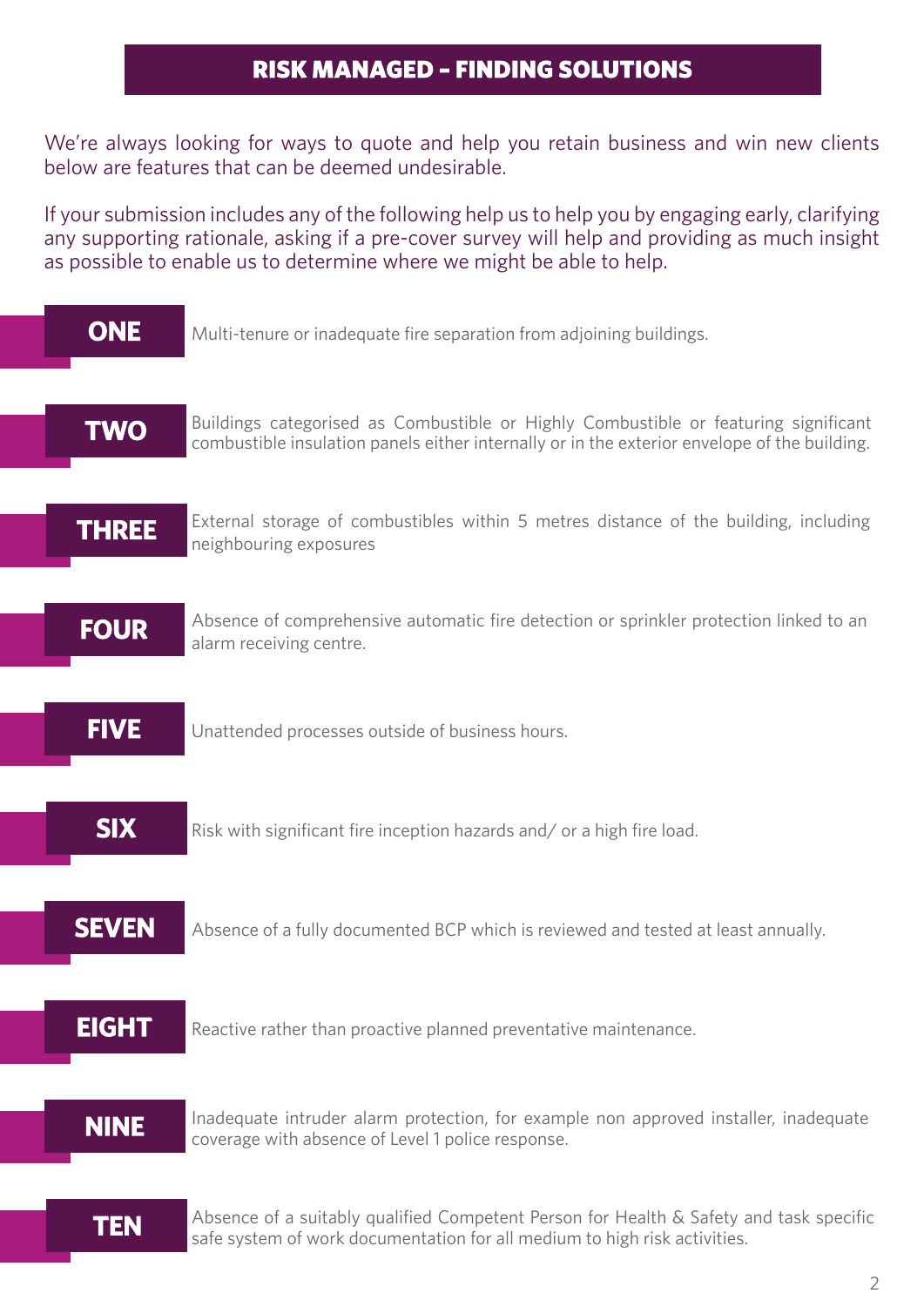#### 7 TIPS TO IMPROVE YOUR HEALTH & SAFETY RISK

Did you know there were 441,000 workplace injuries in 2020/21 leading to £26m of HSE fines?' Strong health & safety in business protects both your clients and us, enabling us to continue to offer creative underwriting solutions to market. To help us provide you with our best terms and pricing consider how you and your client can evidence the following:

#### **ONE**

**UP TO DATE WRITTEN POLICY STATEMENT** - Does the client have an up to date written policy statement detailing their organisation *(duties and responsibilities)* and arrangements *(systems and procedures)* for health & safety?

#### **TWO**

**RISK ASSESSMENTS AND SAFE SYSTEMS** - Does the client have up to date written risk assessments covering all areas and activities involving any significant risk of injury or ill health? For any particularly hazardous activities, are written safe systems additionally in place *(e.g. safe working procedures, method statements, permit to work, etc.)*?

a. Are the client's health & safety policy, risk assessments and safe systems brought to the notice of all relevant personnel *(may include temporary employees, contractors, visitors and others)*? This should be recorded.



**COMPETENT PERSONS** - Has the client appointed a competent person*(s)* to assist with health & safety compliance *(in house/external)*? Establish details of qualifications/ training/experience.

**FOUR** 

**PROACTIVE MONITORING, REVIEW AND AUDIT** - Establish details of any formal safety audits, workplace inspections, work equipment safety checks, workplace exposure monitoring, employee medical surveillance or similar (inhouse/external).

**FIVE** 

**INDUCTION AND TRAINING** - Are all employees provided with *(a) health & safety induction and (b) job specific training (in house/external)?* This should be documented and recorded.

**SIX** 

**PERSONAL PROTECTIVE EQUIPMENT (PPE)** - Is suitable PPE provided to all employees and its use actively enforced? Are records kept of any PPE issued and training in its use?.

### **SEVEN**

**ACCIDENTS, NEAR MISSES AND ILL HEALTH** - Does the client have a formal system for the recording of work related accidents, near misses and ill health?

- a. Are there any significant incidents or trends *(particularly RIDDOR reportable or claims related*)? Establish details of any resulting enforcement action *(improvement/ prohibition notices, prosecution)*.
- b. Does the client undertake any reactive monitoring *(i.e. use of accident/near miss/ill health data to highlight areas of concern for management action)*?